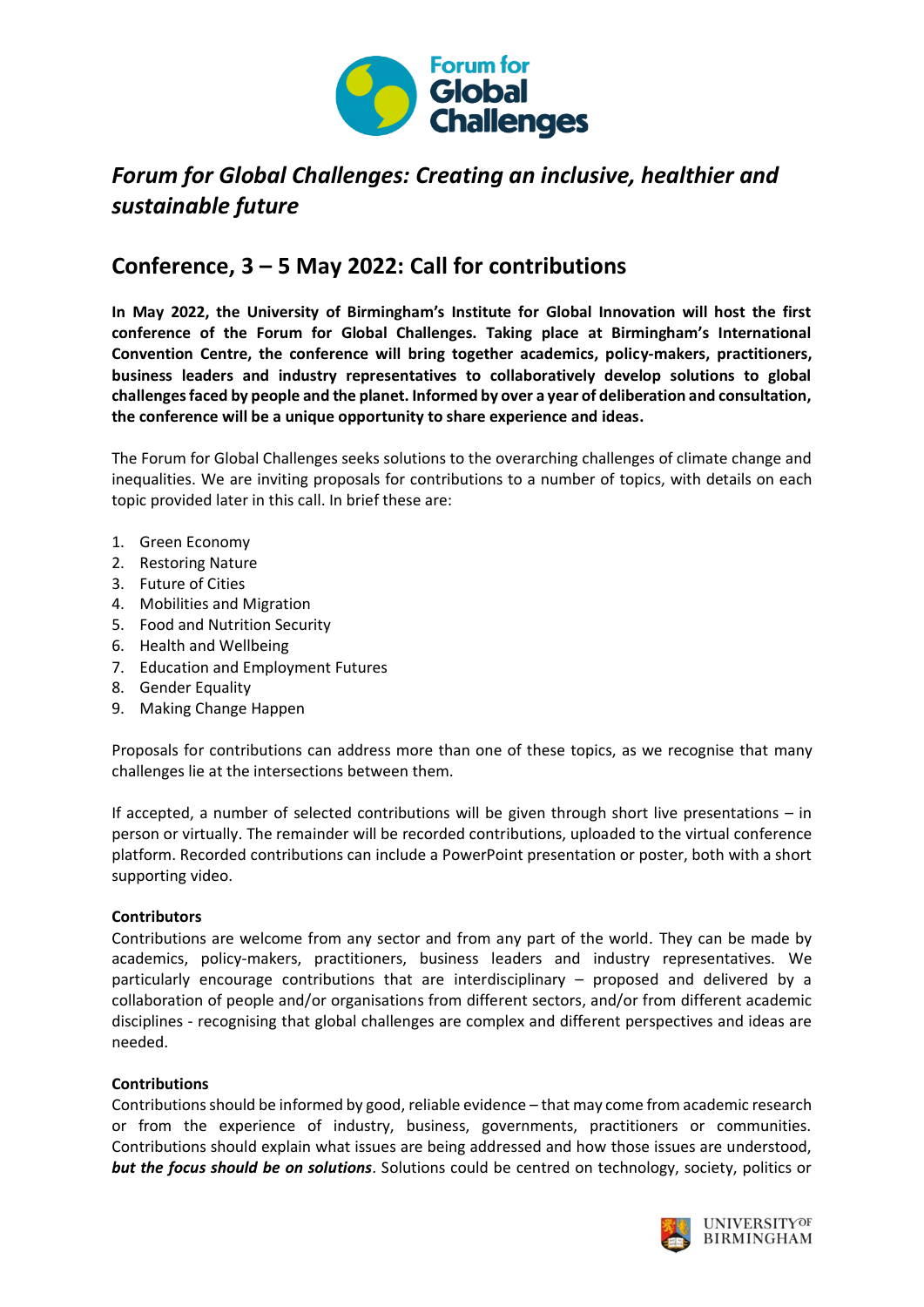

economics, business practice or government policy, and have multiple aspects to them (multi-system or whole-system solutions) or they could focus specifically on one of those areas. Contributions can come from any part of the world and ideally would be relevant to more than one part of the world. Contributors are encouraged to include reflections on how their solution could be effective, fair and sustainable, and what challenges might need to be overcome in acting on their proposal.

## **Submitting a contribution proposal**

Proposals will be submitted in text format on the online portal available at <https://b-com.mci-group.com/AbstractSubmission/FGC2022.aspx>

Proposals should be no longer than 3000 characters (including spaces) and include the following information: what is the problem you're focusing on in relation to at least one of the issues listed under each topic area; what is the solution you are proposing or have experience of; and, what evidence do you draw on in understanding the problem and developing or supporting the solution?

## **Further details**

On submitting a proposal, a preference can be stated for a live or recorded contribution, but given the limited space for live contributions, decisions will be made on the form of presentation to be offered to contributors by the organising committee. More information about how to provide electronic contributions will be provided at a later date, including when and how to submit material for live presentations. Feedback on material for live contributions will be provided several weeks ahead of the conference to ensure that the contributions fit well and that the sessions are as effective as possible. Contributors may be asked to make revisions to the material for live contributions.

There may be opportunity to include contributions in publications arising from the Forum for Global Challenges, which may include edited books, working papers and articles in academic and industry journals.

## **Format of the conference**

The main conference venue will be the International Convention Centre, located in the heart of the city of Birmingham. A number of sessions will be held live in selected locations throughout the world, making this a truly global event. All sessions and activities will also be accessible via the virtual platform, with space and opportunity for interaction between participants in person and online. The conference will take place over 2.5 days, with panel discussions, TED-style talks, workshops and presentations. Sessions will include invited speakers, as well as some contributions submitted via this open call. Each session will last for 1.5 hours and will be recorded and made available to all registered conference participants.

## **Timelines**

Call opens: June 2021 Call closes: 7 February 2022 Abstract review period: February 2022 Notification of acceptance: March 2022

## **Topic details**

## **1. Green Economy**

The green economy is seen by many as critical to the response to climate change, delivering on decarbonisation within a just transition. Given the economic slowdown resulting from the COVID-19 pandemic, the opportunity must be seized now to catalyse action towards a decarbonised economy



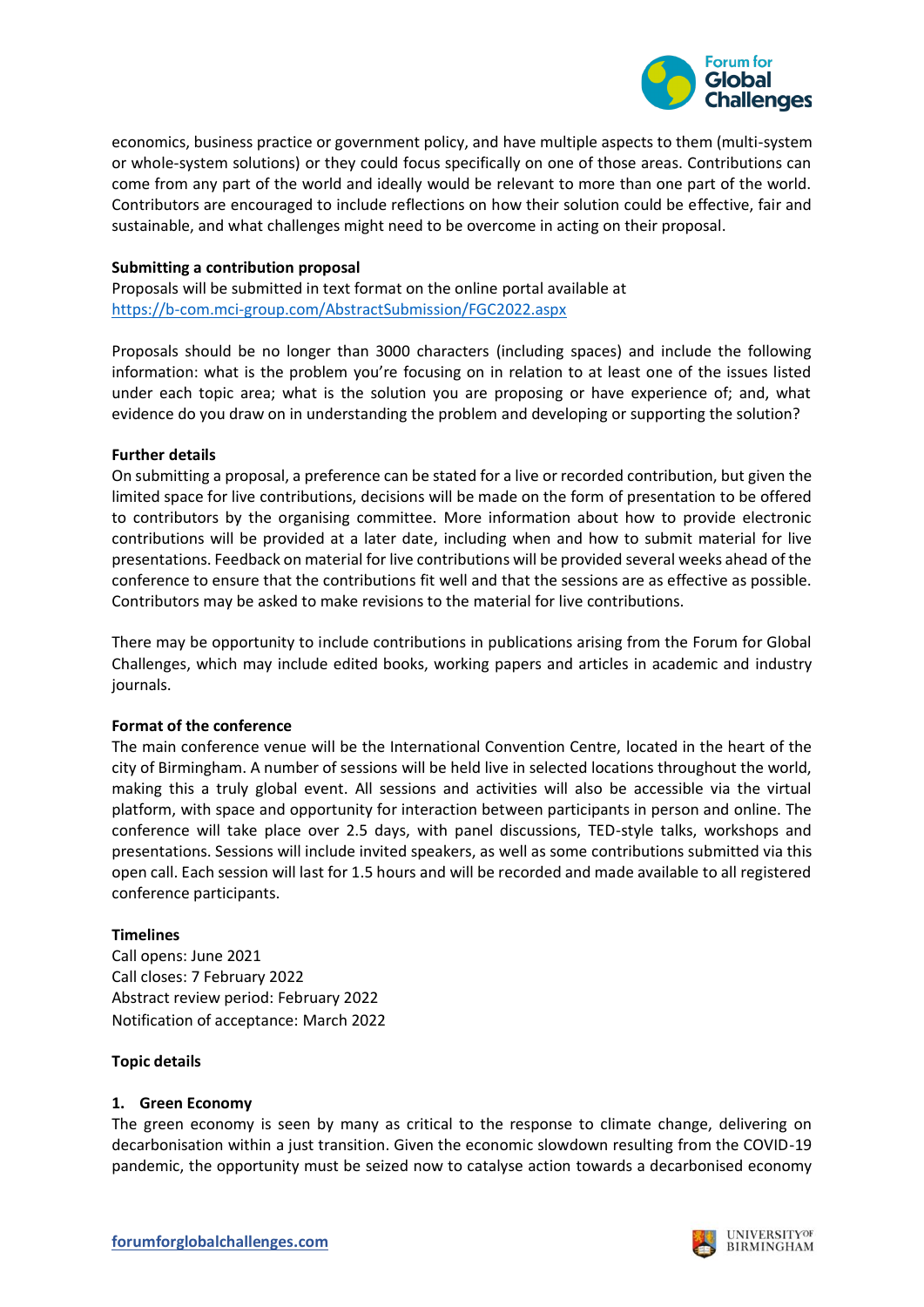

and society, whilst creating opportunities for all. The sessions within this topic will investigate the place of economic growth in the green economy and the vision of shared prosperity for all. The open call for contributions welcomes proposals for sessions on the following sub-topics:

- 1.1 **Delivering on decarbonisation**: proposals are sought that provide evidence for solutions that relate to technologies, products and services, infrastructure, incentives, regulations and other policy measures in progressing towards or delivering on decarbonisation.
- 1.2 **Closing the loop for the green economy**: an expert panel will review brief presentations showcasing innovations from different parts of the world and finding solutions to the challenges of delivering a circular economy in ways that are just and equitable.
- 1.3 **Financing the green economy**: this sub-topic will take a critical look at how governments and business are seeking to finance the green economy, asking how effective and fair sustainable finance is, what the role of tax is in delivering on a green economy and whether alternative measures should be used to incentivise changes in business practices and impacts.

## **2. Restoring Nature**

Sustained biodiversity loss and deterioration of landscapes and ecosystems has resulted from decades of development, extraction and pollution across much of the world. Recent reports such as the 2019 Global Assessment Report on Biodiversity and Ecosystem Services confirm the declining situation despite longstanding commitments to move in the opposite direction. There is now momentum towards making a real change in the direction of biodiversity loss and towards restoring nature, including the UN Decade on Ecosystem Restoration (2021-2030) and attention to nature-based solutions to climate change as part of the UNFCCC COP26. However, multiple challenges remain in delivering on the UN Decade ambitions, reversing biodiversity and habitat loss and developing effective and fair nature-based solutions. This topic therefore seeks contributions in the following areas:

- 2.1 **Diversity in values of nature in policy and practice:** Contributions are sought of practical examples to assess, capture, negotiate and communicate the value of nature, whether certain categories of value or multiple values, that can be used to inform policy and practice of government and/or business/industry. Types of value may include economic, cultural/spiritual, place-based, wellbeing/psychological and intrinsic. We particularly welcome contributions that reflect on the negotiation of alternative, potentially conflicting values and ambitions in restoring nature, based on competing demands on ecosystems and the functions and services they provide.
- 2.2 **Delivering on just ecosystem restoration:** Conserving and restoring ecosystems can have negative as well as positive impacts on the lives of those living within and near to those ecosystems. Yet, local and indigenous communities have long contributed to the conservation and restoration of nature. We seek contributions that showcase examples of, and learn lessons from, local and indigenous community engagement with ecosystem restoration, identifying solutions to ecosystem restoration that are fair to local and indigenous communities, just and effective.
- 2.3 **Evidencing and incentivising efficient implementation of ecosystem restoration.** There is a wide range of approaches to ecosystem restoration and the protection of the environment and ecosystem functioning with the efficiency of interventions, their longevity and scale on impacts across different types of ecosystems often not understood. We solicit contributions that evidence and report on approaches to access the efficiency and impact of ecosystem restoration and protection practice and showcase and analyse successes and failures in implementing different protection and restoration strategies. We specifically call on examples that demonstrate effective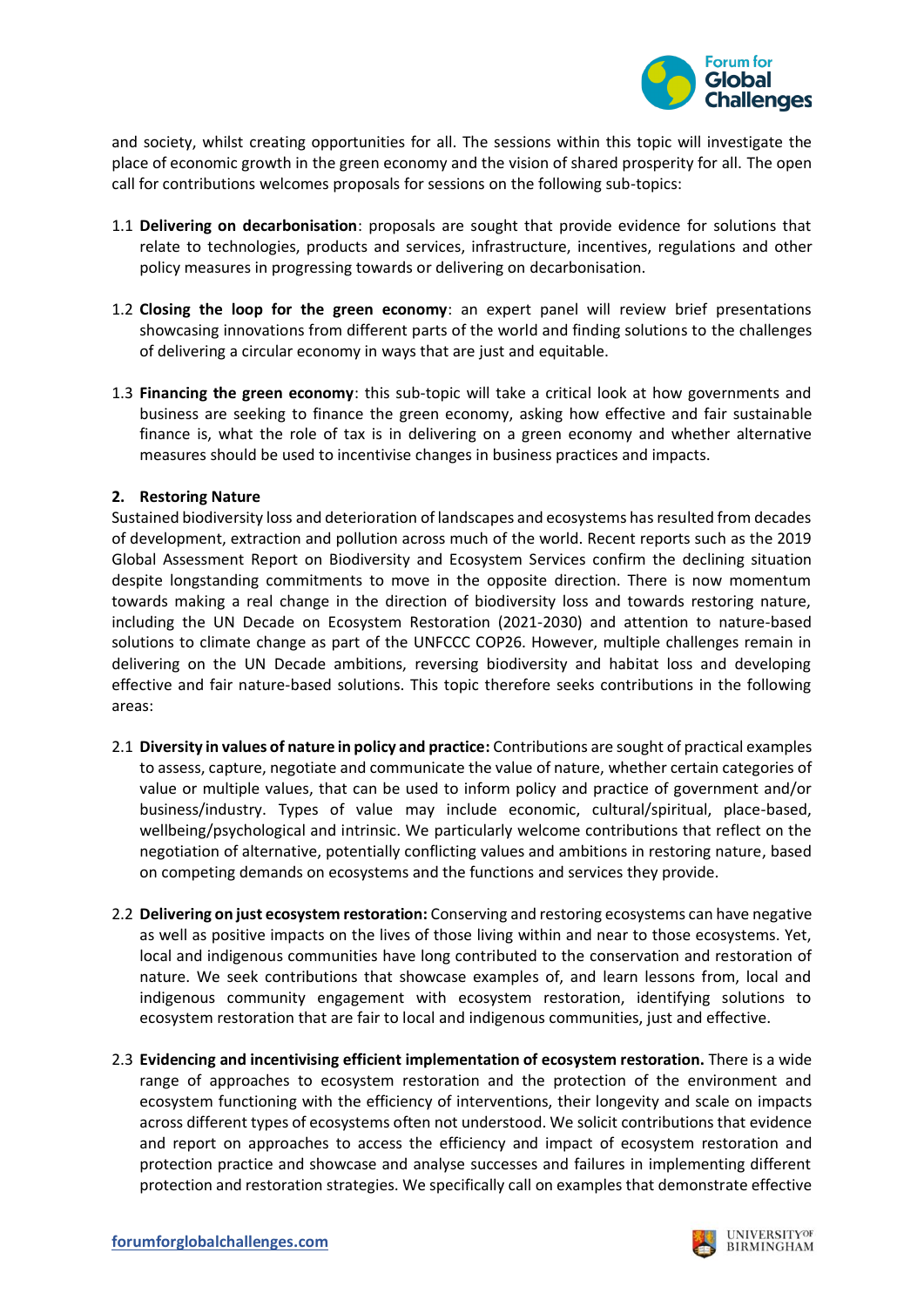

and sustainable financing mechanisms, the use of tools, and approaches, to better deliver on ecosystem restoration in land-use planning and development, and on the roles of different stakeholder groups – government, the private sector, communities and international organisations.

## **3. Future of Cities**

Approximately 55% of the global population lives in urban areas. By 2050 this proportion is estimated to reach 68%. Urbanisation has the potential to improve the well-being of societies, yet also presents a number of development challenges including exacerbation of environmental risks, with exposure determined by a range of social, technological, environmental, and behavioural factors. Key environmental health issues include poor water quality and sanitation, flooding, and the dual risks of indoor and ambient air pollution exposure. The aim of this topic is to understand what makes cities unique and how to improve them for all while simultaneously reducing their global environmental footprint and social inequalities. Proposals for contributions are sought that address the following issues:

- 3.1 **Cities as an engine for environmental change:** climate change is the greatest threat facing the world. Air pollution is the leading environmental risk factor with approximately 7 million premature deaths per year globally. Both climate change and air pollution are intricately linked to cities because they are where the majority of humans live and where the majority of emissions are made either directly or indirectly. Contributions are sought that present findings on effective and equitable solutions to climate change and air pollution using cities as the engine for change.
- 3.2 **Building more inclusive and resilient cities:** urban inequalities around the world call for policies for more inclusive and sustainable cities. There is no simple answer due to the multi-dimensional nature of some urban problems, though integrated strategies can make a big difference. The need for change is ever more evident given the COVID-19 pandemic. Contributions are sought that provide evidence and ideas to reinvent cities, building resilience and responding to inequalities through planning, economic development and social innovation.
- 3.3 **Urban wellbeing and better quality of life.** The urban environment is an important determinant of our wellbeing. Through placing wellbeing at the heart of policy and design, cities also can make a positive impact on people and communities such as providing access to green spaces, clean air, healthy food, active transport options, spaces to promote positive interactions, adequate housing and work, and promoting a sense of safety and belonging. As we look towards the future, cities will be facing new wellbeing challenges due to ageing populations, climate change, and land consumption and urban sprawl. Contributions for this section will be sought on the policies and practices of wellbeing cities and evidence-based ways to support and promote urban wellbeing.

## **4. Mobilities and migration**

Mobility is a natural element of societies. Be it in the form of physical movement or the dynamics within social structures, mobility is what shapes the way that we use and share the natural and the built environment. The global disruption caused by the Covid-19 pandemic has highlighted the critical role that the connectedness between physical and social structures play in (re) shaping society in the post-pandemic world. With that, the mobility and migration topic searches for a holistic approach that finds common grounds between the different types of mobility (goods, services and people), and how changes in these infrastructures of mobility affect patterns of human and other mobilities.

4.1 **Climate crisis, mobility and migration:** The aim of this topic is to envision what a sustainable and yet interconnected world would look like. We will explore examples where mobility infrastructures and circulation contribute to global green recovery and to the development of

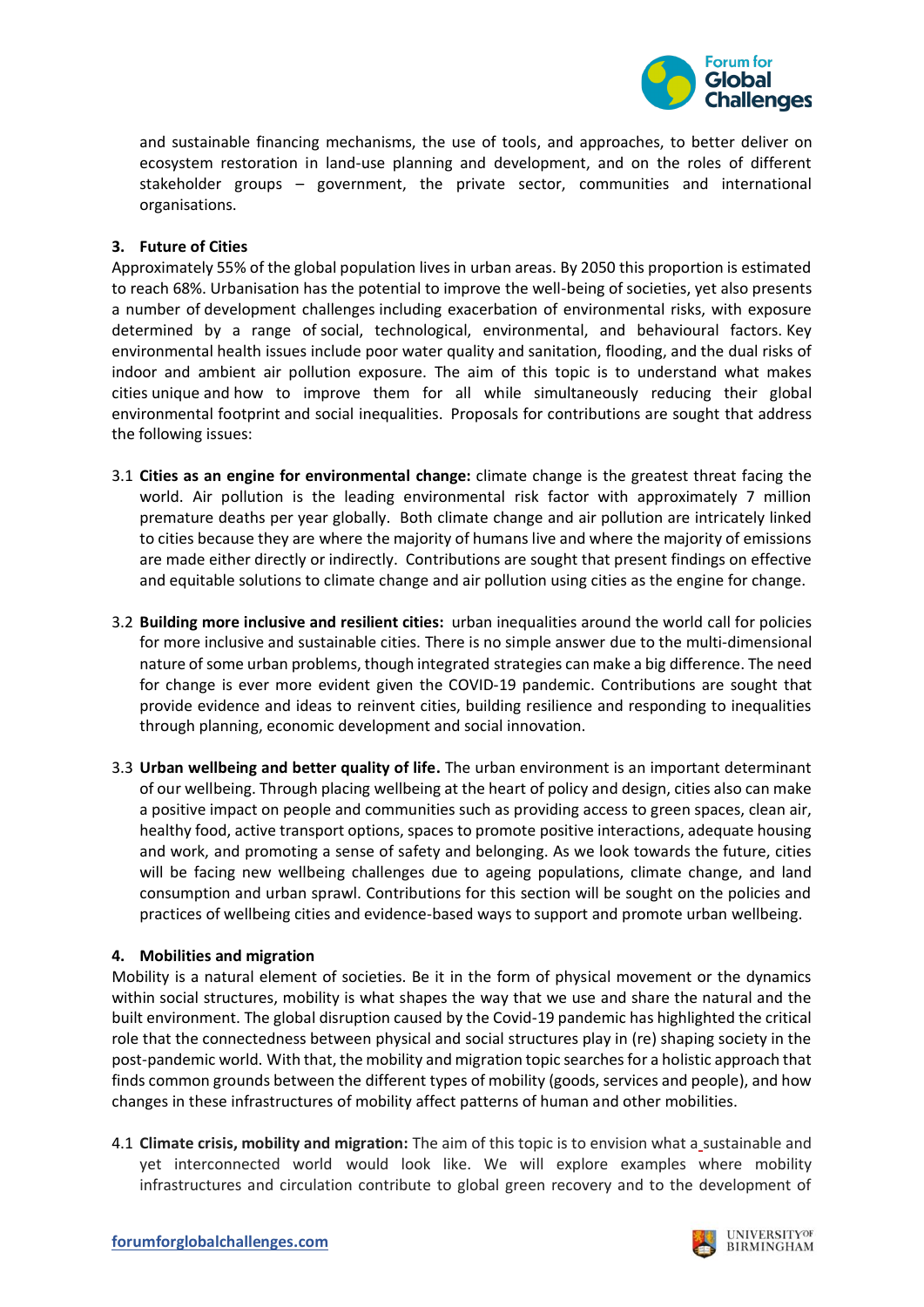

more sustainable and equal societies. Contributions are sought on examples of good practices and lessons learned from around the world.

- 4.2 **Connected cities, connecting people: Local transport solutions can** increase social cohesion and mobility. Cities across the world are experimenting with new ways to connect what are increasingly diverse urban environments. Contributions are sought that explore how mobility infrastructures can contribute to shape new and more sustainable forms of connectedness in urban settings.
- 4.3 **Moving stories, moving people:** What could a more sustainable, equal and connected world look and sound like? Contributions are sought that examine pathways to engage diverse communities into reimagining post-pandemic connected societies and trade-offs that may be required to achieve more equal and sustainable societies.

## **5. Food and Nutrition Security**

The World Food Summit (UN, 1996) established the concept of food security and defined it as existing when "all people at all times have access to sufficient, safe, nutritious food to maintain a healthy and active life." The UN regards food security as a basic human right and over 40 countries now have the right to food enshrined in their constitution. There are multiple reasons why food and nutrition security is so challenging to deliver on and so many dimensions to the food supply chain. Climate change presents significant challenges to food and nutrition security too – both in terms of agriculture and food supply chains contributing to climate change and being affected by climate change. This topic therefore focuses in on several key issues: access to local, nutritious food in cities; nutrition with food supply chains; and, how to encourage and support resilient, sustainable agriculture. Contributions are therefore sought on:

- 5.1 **Delivering on nutritional, sustainable, affordable and locally produced food in cities**: multiple inequalities exist within cities and access to nutritional, sustainable and affordable food is particularly problematic for low-income populations. This sub-topic seeks contributions that evidence how access to nutritional, sustainable and affordable food has been improved and scaled up in cities and what can be learnt from experience, with examples including locally produced food encouraged.
- 5.2 **Improving nutrition within food supply chains:** food security must include nutrition security, addressing challenges of malnutrition found in different parts of the world. Whilst much attention has been given to improving nutrition through crop and livestock production, maintaining nutrition along food supply chains remains a challenge. This sub-topic seeks contributions that evidence how nutrition can be enhanced and maintained along multiple production and supply chains, identifying challenges experienced, whether technical, social or economic, and how those could be overcome.
- 5.3 **Encouraging resilient, ecologically sustainable and equitable agriculture in different parts of the world**: extreme weather events of prolonged drought and flooding events resulting from climate change bring significant challenges to food production and agricultural livelihoods. Evidence is sought on what resilient and sustainable agricultural systems look like, recognising that it is likely to have diversity at its heart. Both crop diversity in terms of a wide array cultivated material and genetic diversity mean each cultigen has maximum diversity as that provides the best options for resilience in diverse conditions. For farmers, particularly smallholder farmers, this will involve retaining cultivation of diverse local varieties with support in adapting to climate change, whilst reducing greenhouse gas emissions.

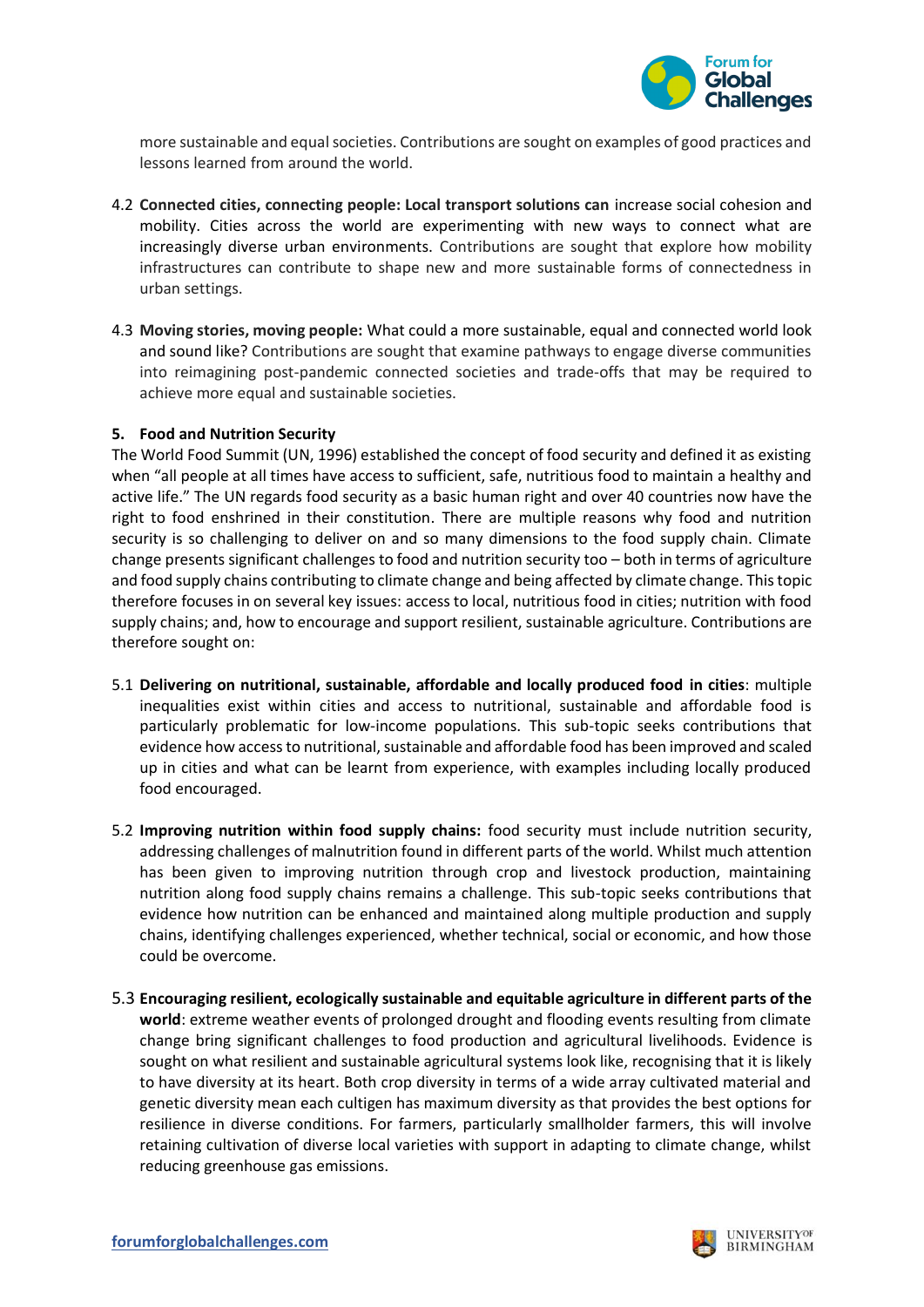

## **6. Health and Wellbeing**

Optimising physical and mental health and wellbeing across the lifespan is an urgent global priority. It is imperative that we create environments (e.g., housing, public spaces, transportation) and societies that promote full and equal access to systems, services, and policies promoting mental and physical health and wellbeing from conception into old age. The indignities and devastation resulting from disparities in health and wellbeing that occur across the lifespan have been recognised for decades, and have been further magnified during the COVID-19 pandemic. These disparities exist in all nations and societies, and have yet to be rectified. This topic aims to support the transformation of environments and societies to promote full and equal access to systems, services, and policies that address inequities with the goal to optimising mental and physical health across the lifespan. Contributions are sought within the following areas:

- 6.1 **Equitable access to quality healthcare globally**: the COVID-19 pandemic has highlighted the challenges that exist in accessing quality healthcare across the world, either due to resourcing, finance or capacity. Contributions are sought that explore context-specific solutions to optimising access to quality health care, as well as examples of shared learning across low-, middle-, and highincome countries. Examples of novel approaches focusing on partnership working across healthcare and non-healthcare sectors are particularly welcome.
- 6.2 **Reimagining mental health provision in communities**: Mental health disorders exist in all societies, but prevention and treatment approaches, and their effectiveness, are highly variable. Contributions are sought that share examples where barriers to prevention and/or treatment have been overcome, as well as examples of how addressing youth mental health promotes health throughout the lifespan.
- 6.3 **Realising sustainable health through cross-sector cooperation**: The concept of sustainable health is gaining widespread attention, but the definition and conceptualisation of sustainable health across communities, regions and countries are not well documented. Contributions are sought that identify initiatives that can shape our understanding of what sustainable health is, and how it can be achieved. Case examples of successful cooperation across sectors are particularly welcome.

## **7. Education and Employment Futures**

The goal of universal education for all children has been a key driver for government policies and development goals for decades. Education – as skilling and self-improvement – has also become a vital component of transitions to adulthood and throughout the lifecourse. Yet there remain ongoing questions both about the success of this aspiration and the relevance of more traditional mechanisms to realise it. In many contexts, education is also tied into questions about employment. There exist widespread concerns about the increasing precarity of work, equality of work opportunity, and underemployment, especially for current generations of young people as they grow into adulthood.

This topic aims to generate frameworks for education and employment futures that are inclusive, equitable, sustainable and responsive to the needs of learners – especially children and young people – and to the future health, wealth and flourishing of societies. Contributions are therefore sought that address the following:

7.1 **Reviewing educational 'alternatives'**. There exist many attempts to think 'beyond' mainstream forms of education– from homeschooling, to alternative educational philosophies (such as democratic schools), to outdoor education, to the use of digital technologies.

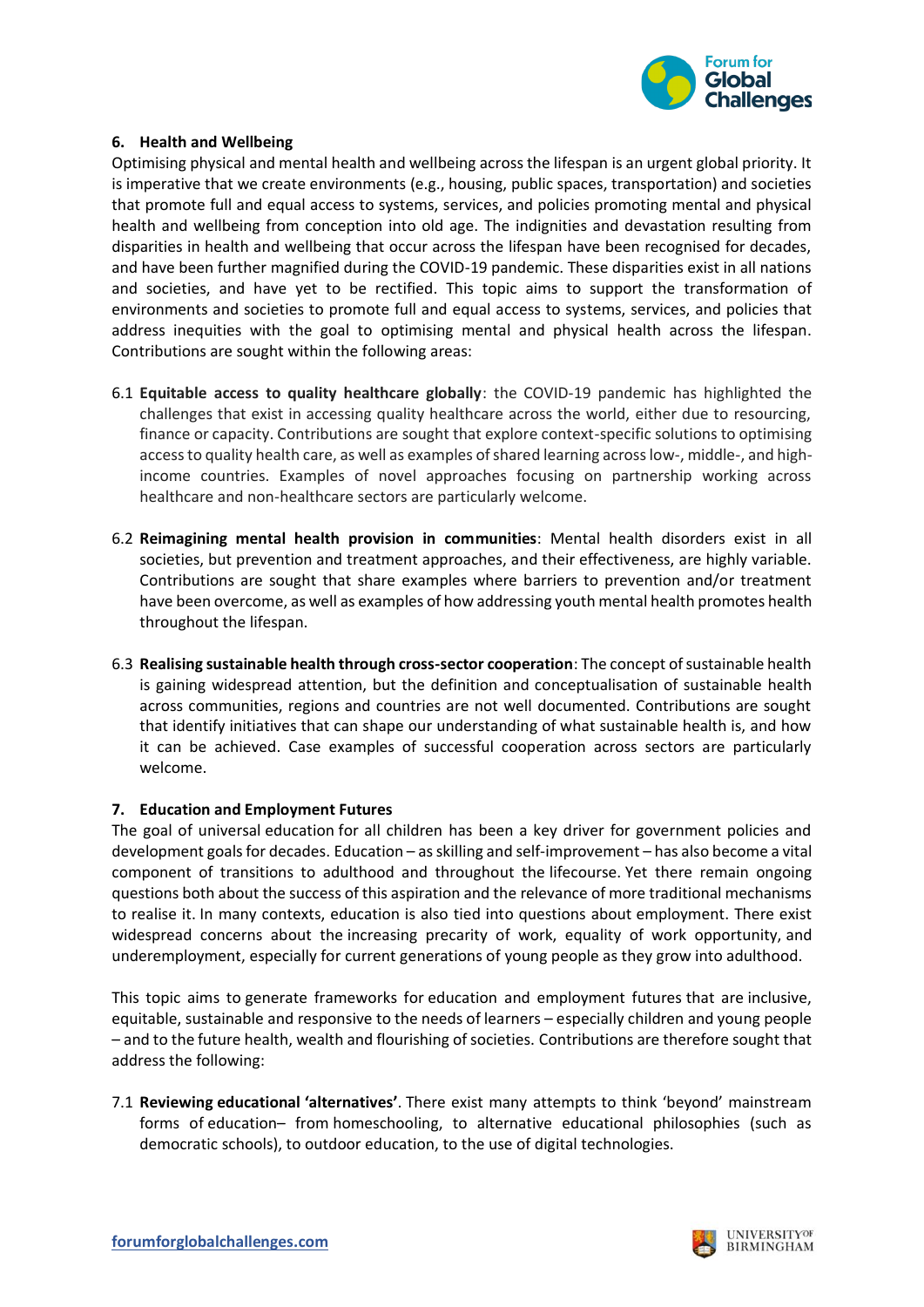

- 7.2 **Reviewing employment 'alternatives'.** As with education, there exist and have existed many attempts to re-think what 'work' might look like. Employment might be paid or unpaid, voluntary or forced, with clear or precarious routes through 'careers'. For some thinkers, automated technologies offer the prospect of a world without (human) work, whereas others question how equitable access to that world might be, and others still recognise the centrality of forms of work to people's identities, livelihoods and senses of well-being. To what extent do employment 'alternatives' challenge conventional forms of employment, what might be retained, how might employment be 'otherwise', and what are the drivers of change? What are the opportunities and dangers of these alternatives?
- 7.3 **Examining potential solutions to current and future challenges for education and employment**. Whilst the alternatives mentioned above might in themselves purport to offer 'solutions' for pressing, generational issues facing the futures of education and employment, to what extent might it be possible to find ways forward – for policy-makers, practitioners, employers, learners and employees – that are equitable, sustainable and sensitive to local context? What might these look like in practice and how might we get there? What might be the relationship between education and employment, and what should education prepare (young) people for? Ultimately, and in balancing questions of economic productivity with creating equitable, healthy, sustainable societies, what kinds of world should education and employment serve and, recursively, (re)produce?

## **8. Gender equality**

Achieving gender equality is integral to sustainable development and poverty alleviation. Expanding opportunities by closing gender gaps in the labour market and in education and health, by increasing access to social protection, and by improving access to social and political participation leads to higher productivity, economic growth, and reduced poverty, as well as more peaceful and resilient societies. While there has been improvement, progress has been slow and uneven. To facilitate the advancement of gender equality, legal and institutional arrangements on gender equality must be implemented, monitored, and reinforced by making accountability mechanisms stronger, and through multisectoral collaborations between national and local governments, civil society, NGOs, the private sector, and academic researchers. Proposals for contributions are sought in response to:

- 8.1 **Mechanisms and challenges in ensuring inclusive policy design, and accountability and sustainability of gender equality initiatives:** This entails examining case studies of what's working and what is not working, and debates about why, and understanding how the impact of initiatives and interventions can be meaningfully measured and valued.
- 8.2 **How language, culture and education influence women's access to and experiences of healthcare, and the multidimensional responses needed:** Displacement and migration are phenomena that often result from gender inequality. Particular issues arise with regard to the access of migrant women to healthcare, both in internal displacement and cross border migration settings.
- 8.3 **Learning from different perspectives on what it means to take a 'whole of society' approach in advancing gender equality.** What are the different perspectives, and what are the implications of these different perspectives for developing, implementing and evaluating initiatives and interventions? What examples are there of good and bad governance approaches? How can women's leadership and social and political participation be achieved? How can the involvement of the public and private sector in gender equality initiatives be encouraged, incentivised, and funded?